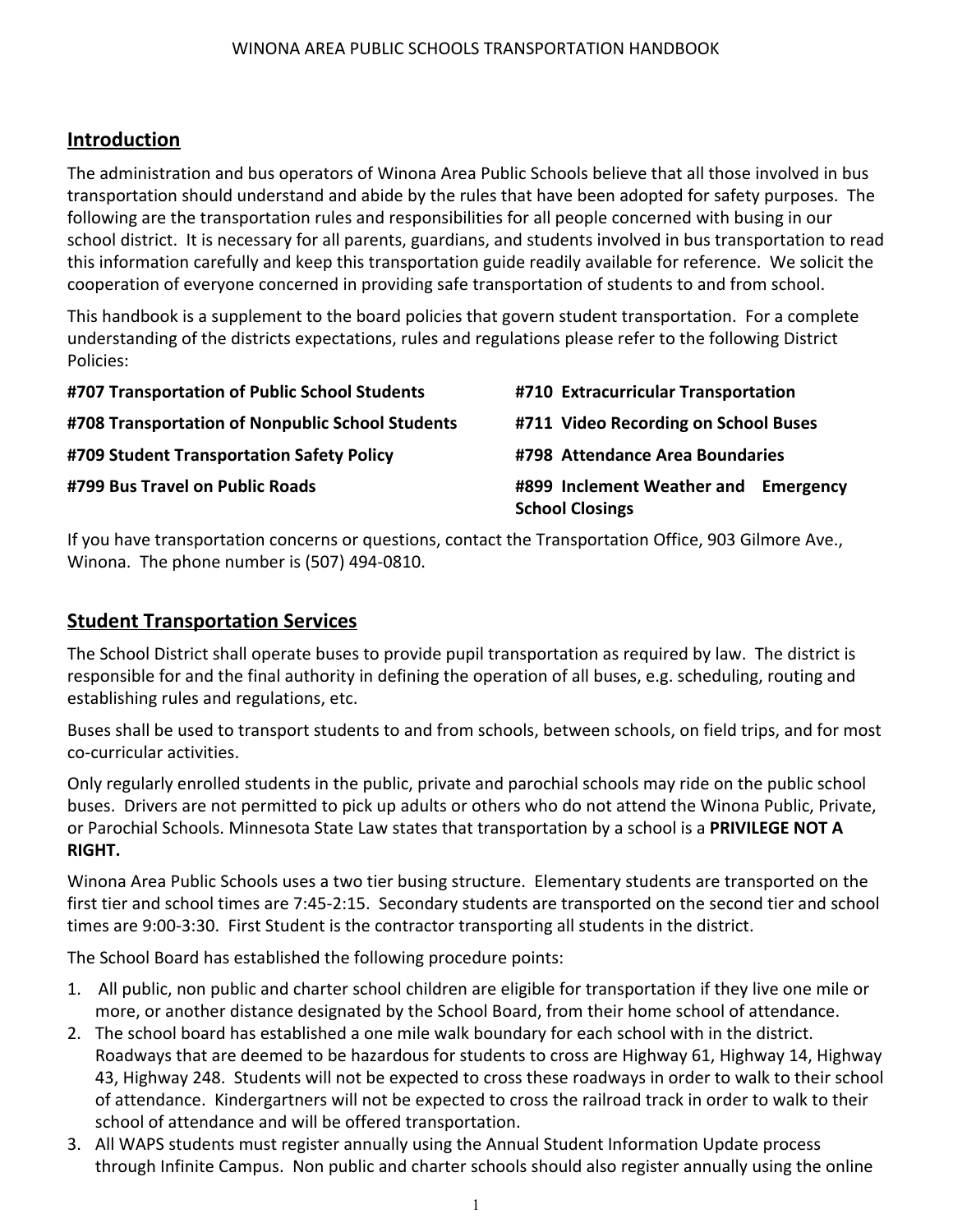registration form located on the WAPS Transportation webpage. Failure to register by the required deadline, could result in delayed transportation assignments at the beginning of the school year.

- 4. Families may choose one pick up location and one drop off location. These locations must be consistent every day. Although the pickup and drop off location do not need to be the same location, the pick up location must be the same everyday and drop-off locations must be at the same each day. No alternating schedules will be accepted. Each location must be an eligible location for transportation. Parents may request an exception for alternating schedules for students that live in two households. The Joint Custody Transportation Exception Request Form must be completed at the time of registration and will be reviewed by the Superintendent for approval. The form is located on the Transportation page of the website.
- 5. School buses travel only on state, county and township roads. Bus stop locations are determined by the district's Transportation Coordinator and bus drivers have no authority to make any changes to bus stops.
- 6. School bus laws require the use of stop arms and flashing red lights whenever students are dropped off and picked up. Stop arms and flashing red lights mean other drivers stop and wait at least 20 feet from the bus. Other drivers are required to stop whether following or approaching from the opposite direction.
- 7. School buses do not drive on private driveways. An exception to this rule would be a designated turn-around or driving into a mobile home court area where permission has been granted by the owner.
- 8. Special transportation is provided for handicapped students who cannot travel to and from school on the regular bus routes.
- 9. **Students ride only their assigned buses**. **Students are not allowed to switch buses or bring another rider on their bus**. Temporary transportation **MAY** be arranged **ONLY** for an emergency situation. Parents/Guardians **MUST** call the Transportation Office to request **prior** arrangements. All requests will be determined at the discretion of the Transportation Coordinator.
- 10. Large articles, large musical instruments, pets, firearms, or other hazardous materials are not allowed on the bus.
- 11. The District has a contractual agreement with First Student. If you have a question regarding their operation the phone number is (507) 961-2176.
- 12. Questions or concerns regarding student transportation are to be directed to the Transportation Coordinator, 903 Gilmore Ave. or call 507-494-0810.

## **Registration**

All students must register for busing annually using the annual student information update through Infinite Campus. Students attending non-public or parochial schools that qualify for transportation should also register annually using the on-line form located on the WAPS Transportation page. Registrations for the fall school year are due by June 10. Failure to complete the proper registration by June 10, could result in delayed transportation assignments in the fall.

If you are moving during the school year, please update and verify your change of address at your earliest opportunity by notifying the school of attendance or by using the Infinite Campus Parent Portal. Once the school has been notified of your change, WAPS students should complete the WAPS Transportation Change Form located on the district website transportation page. Charter and non public students should complete the"Charter/Non Public Transportation Change Registration form. Please complete a new form for each child.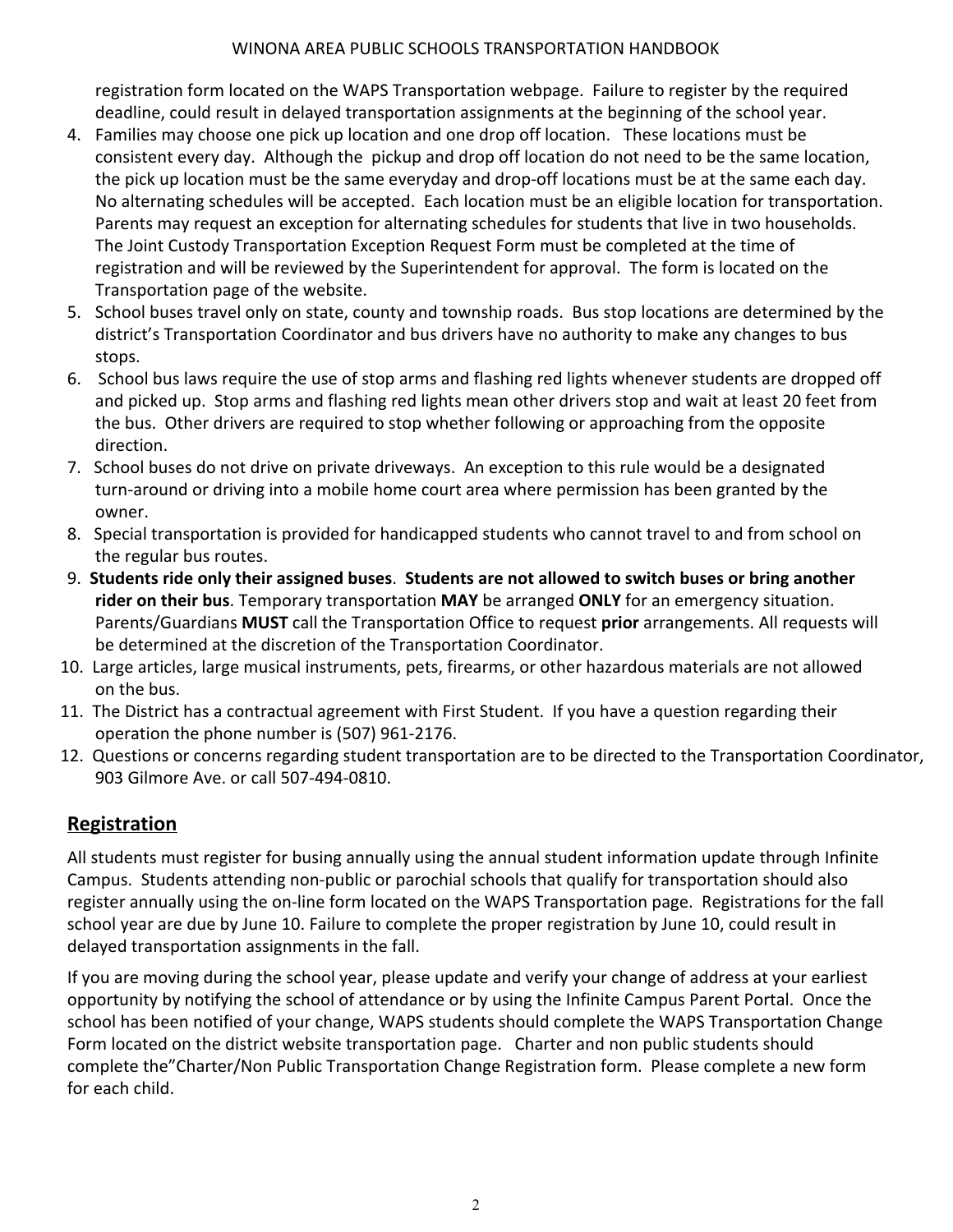## **Attendance Area Boundaries**

The district will provide transportation service for all eligible students to the school in their attendance area.

Transportation will not be provided to students attending schools outside their attendance area. If you have questions regarding attendance area boundaries please review district policy 798 - "Attendance Area Boundaries" or call the Transportation Office at 494-0810.

## **Daycare Requests**

Parents of students who want to designate one location other than the home for bus transportation must complete the "Daycare Stop Request" section on their registration. Families must complete this request annually to continue to receive this service. This request must be consistent; pick-up and drop-off must be at the same location each day.

For parents choosing child care outside their resident attendance area, those parents may, between April 1 and June 15 annually, designate one child care address in a different attendance area. School District staff will inform the parent in writing of a decision on or before August 1. That child care address then becomes the attendance area and regular bus stop if the child care address is eligible for busing. If eligible, the District will transport the student from child care to school and from school back to the child care address. The District will not provide transportation for student to or from a child care address outside the student's home attendance area school. No child care designations outside the attendance area may be filled out earlier than April 1 of each year.

## **Code of Conduct - Bus Behavior**

The School Board has adopted the following Code of Conduct for bus riders:

Pupils transported in a school bus shall be under the authority of and responsible to the driver of the bus. Riding the school bus, whether to or from school or related to an extracurricular activity, is a privilege that can be revoked for inappropriate behavior. All students, including nonpublic and charter school students, are expected to follow the same standards of behavior while riding a bus as they are in school or at a school-sponsored activity. All school rules are in effect while a student is waiting at a bus stop or riding the bus. Continued disorderly conduct or persistent refusal to submit to the authority of the driver shall be sufficient reason for a pupil to be denied transportation in accordance with these policies. Drivers have the authority to assign a student to a seat when necessary. The driver of any school bus shall be responsible for the orderly conduct of the pupils transported. Students are expected to conduct themselves appropriately and exhibit responsible behavior.

## **Bus Stops**

Bus stops are determined by need and location of bus riders and my change from year to year. Students must use the stop assigned unless another stop is approved by the Transportation Office. **Students may ride only their assigned bus. Extra riders, such as friends, are not allowed to ride.**

Get to your bus stop five minutes before your scheduled pick up time. The school bus driver will not wait for late students. Regular route stops are not door to door stops and is not unusual for student to have to walk up to three blocks to their bus stop.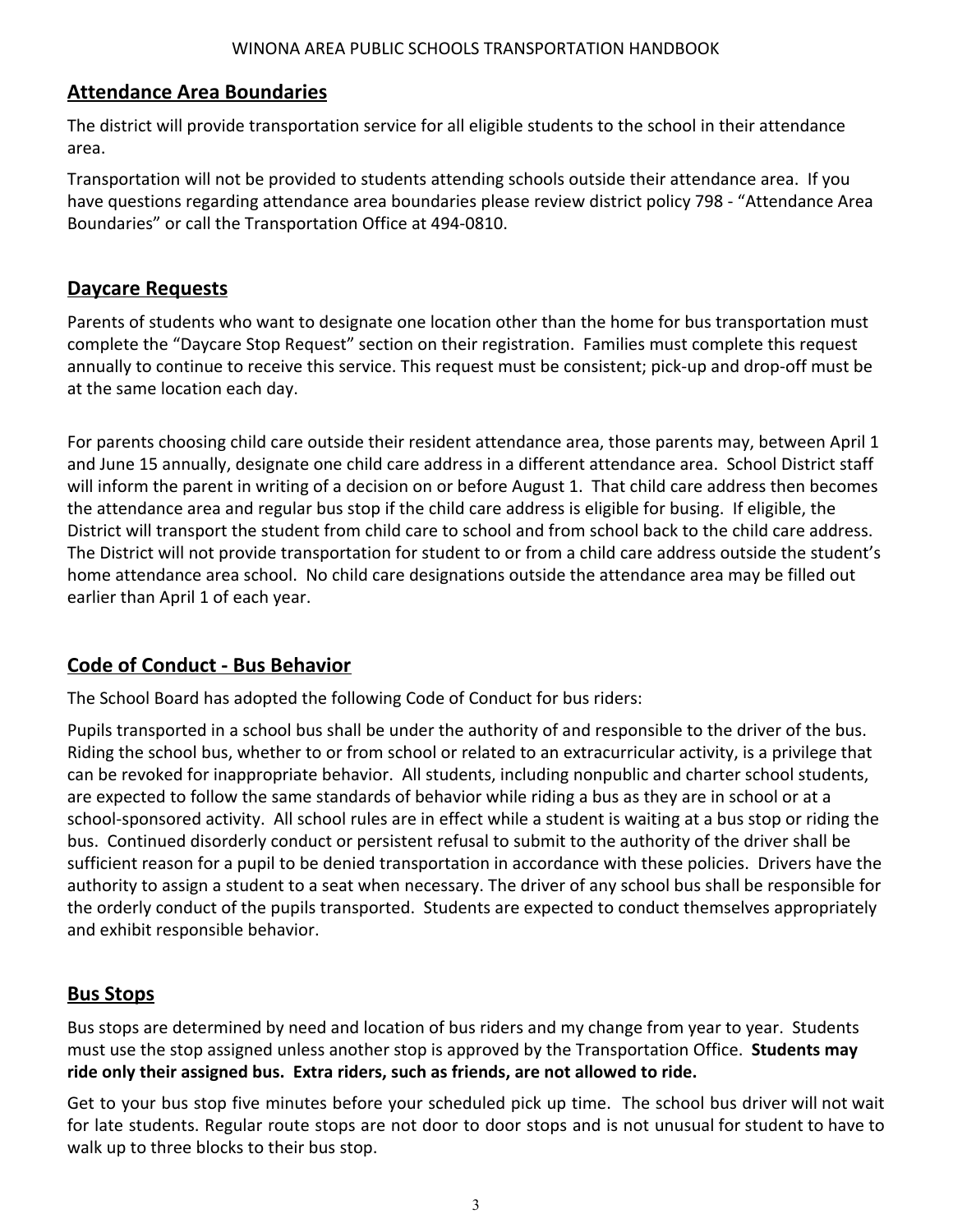## **Route Timing**

When school opens in the fall, inconsistencies in route timings are often experienced. Fortunately, the weather during that time of the year is usually quite pleasant and we appreciate your patience as drivers get familiar with their routes and riders. As the year progresses, the times should be consistent, but it is still a good idea to be at the bus stop at least 5 minutes ahead of the scheduled pick up time. The weather, traffic and students not riding can affect the timing.

## **Rules at the Bus Stop**

- ❏ Students should get to their bus stop at least 5 minutes before the scheduled pick up time. The bus does not wait for late students.
- $\Box$  Respect the property of others while waiting at your bus stop.
- ❏ Stay away from the street, road or highway when waiting for the bus and wait until the bus stops before approaching the bus. During winter, children should never walk or play on the snow banks. After existing, move away from the bus.
- ❏ Students that must cross the street should always cross in front of the bus where the driver can see them. Students should wait for the drivers signal before crossing the street.
- ❏ **REMINDER: Parents/Guardians are responsible for the discipline of their students at the bus stop. It is NOT the responsibility of the bus operators or the school district. Severe problems should be directed to the Police Department.**

## **Getting on the Bus**

- Stand several feet back from where the bus will stop.
- Line up and wait your turn. Wait for the bus to stop before moving forward to board it. Pushing and shoving causes accidents.
- Use the handrail when boarding the bus.
- Take a seat quickly; delays in getting seated may cause the buses to be late.
- Do not save seats for friends.
- A driver may assign younger students a seat towards the front of the bus and older students a seat towards the back of the bus at his/her discretion.

## **Riding the Bus**

- ❏ Treat drivers and other riders with respect.
- ❏ Students may ride only their assigned bus. Extra riders, such as friends, are not allowed to ride.
- ❏ Get on and off at your assigned stops.
- ❏ Use the bus for transportation to and from school only.
- No eating or drinking on the bus (unless prior permission is received from the driver or district staff member.Keep head, arms, and hands inside the bus. Keep your arms, legs and belongings to yourself.

Sit facing forward.

- ❏ Refrain from inappropriate or disruptive behavior.No fighting, harassment, intimidation or horseplay.
- ❏ Talk quietly and use appropriate language.
- ❏ Objects that may be hazardous such as firearms, firecrackers, etc. are not allowed on the bus. Do not bring any weapons or dangerous objects on the bus.
- ❏ No selling of merchandise.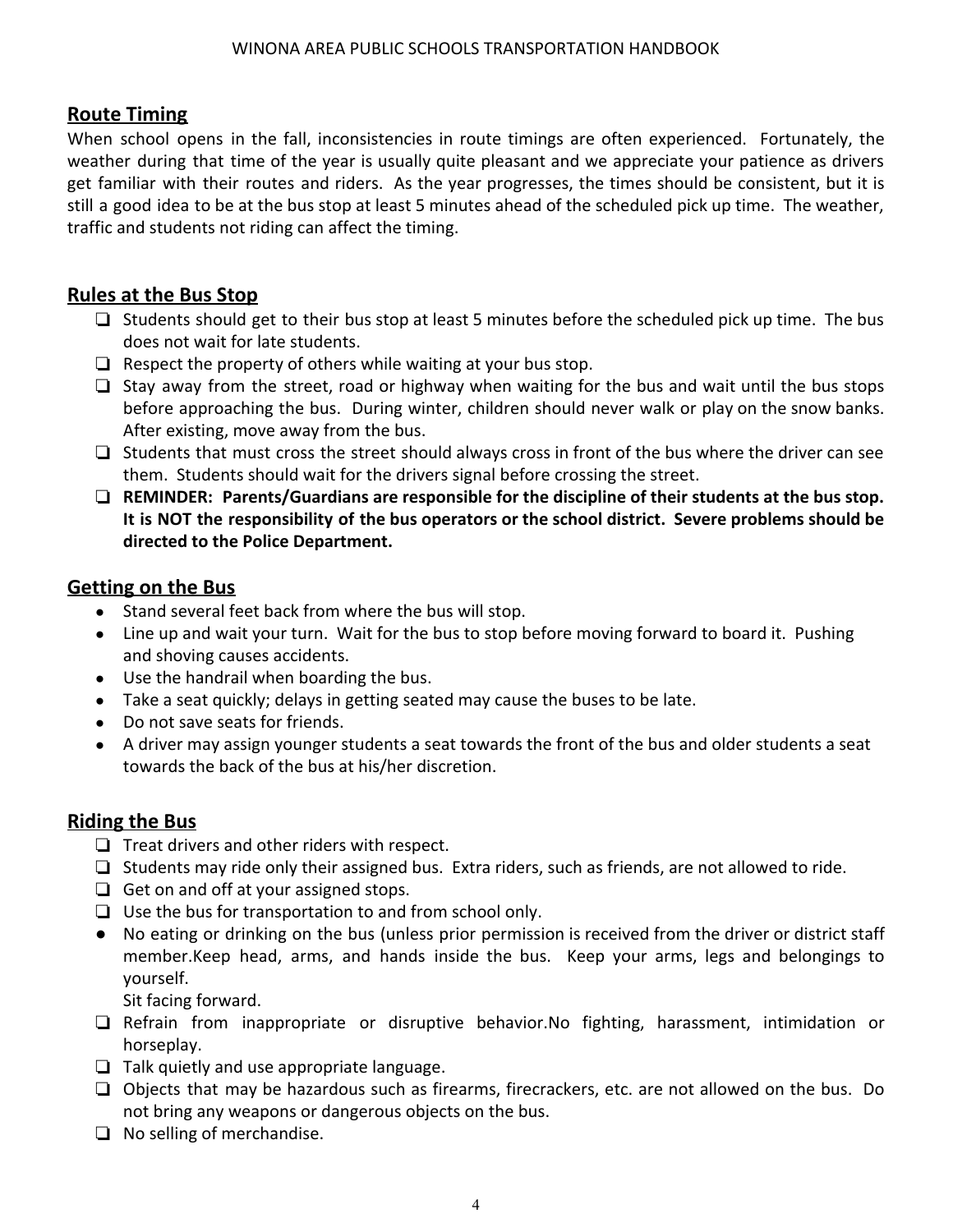- ❏ Electronic devices and cell phones with headphones are allowed if they do not disturb other students and the driver.
- ❏ No use or possession of alcohol, drugs, tobacco or prescription medications.
- $\Box$  Do not damage the school bus. Immediately report to the driver any damage to the bus.
- ❏ Large objects such as golf clubs, skis, hockey sticks, skateboards and large musical instruments (i.e. tuba, drums, etc.) are not allowed on the bus.
- ❏ Do not throw anything on the bus, or out of the windows.

## **Video Camera capability is on each bus – Students may be monitored**

### **Leaving the Bus**

- ❏ Do not get up until the bus stops.
- **<del>□</del>** Pushing and shoving will not be allowed.
- ❏ **IMMEDIATELY MOVE AWAY FROM THE BUS**
- $\Box$  If you have to cross the road, walk in front of the bus about 10 giant steps so you can see the driver's face**. IF YOU CAN SEE THE DRIVER'S EYES- THE DRIVER CAN SEE YOU!**
- $\Box$  If you do not have to cross the road stay away from the side of the bus.
- ❏ **ALWAYS REMEMBER** if you can touch the side of the bus, then you are **TOO** close.
- ❏ Absolutely no "skitching"-holding on the back of the bus while it is moving on snowy and icy roads. Skitching is dangerous and illegal.

### **Inclement Weather**

In the event of inclement weather, some route adjustments may be necessary. On mornings when schools are closed due to weather, every effort will be made to inform local radio and TV stations by 5:30 a.m. If schools are dismissed early, radio/TV announcements, the school's website and the Instant Alert system will also keep you informed.

## **PLAN FOR STUDENT TRANSPORTATION SAFETY TRAINING**

### **School Bus Safety Week**

The school district may designate a school bus safety week. The National School Bus Safety Week is the third week in October.

#### **Student Training**

The school district shall provide students enrolled in grades kindergarten (K) through 10 with age-appropriate school bus safety training of the following concepts:

- transportation by school bus is a privilege, not a right;
- school district policies for student conduct and school bus safety;
- appropriate conduct while on the bus;
- the danger zones surrounding a school bus;
- procedures for safely boarding and leaving a school bus;
- procedures for safe vehicle lane crossing; and
- school bus evacuation and other emergency procedures.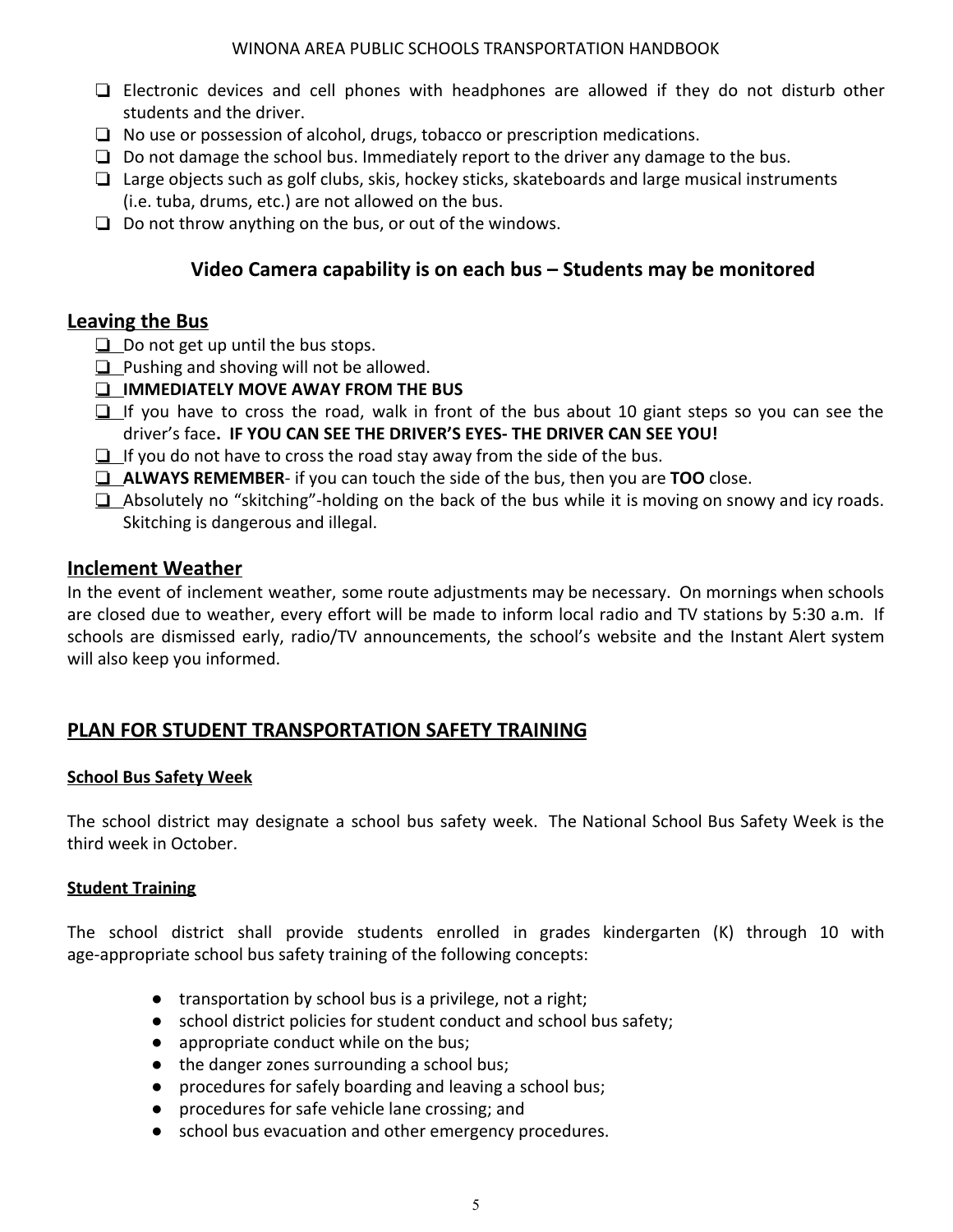All students in grades K through 6 who are transported by school bus and are enrolled during the first or second week of school must receive the school bus safety training by the end of the third week of school. All students in grades 7 through 10 who are transported by school bus and are enrolled during the first or second week of school must receive the school bus safety training or receive bus safety instruction materials by the end of the sixth week of school, if they have not previously received school bus training. Students in grades K through 10 who enroll in a school after the second week of school, are transported by school bus, and have not received training in their previous school districts shall undergo school bus safety training or receive bus safety instructional materials within four weeks of their first day of attendance. The district will also provide bus safety training for pre-school children that may utilize bus services.

The school district and a nonpublic school with students transported by school bus at public expense must provide students enrolled in grades K through 3 school bus safety training twice during the school year.

Students taking driver's training instructional classes and other students in grades 9 and 10 must receive training in the laws and proper procedures for operating a motor vehicle in the vicinity of a school bus.

The school district and a nonpublic school with students transported by school bus at public expense must conduct a school bus evacuation drill at least once during the school year.

The school district will make reasonable accommodations in training for students known to speak English as a second language and students with disabilities.

The school district may provide kindergarten students with school bus safety training before the first day of school.

The school district may provide student safety education for bicycling and pedestrian safety for students in grades K through 5.

The district will also provide applicable bus safety training for preschool students that utilize transportation.

The school district shall adopt and make available for public review a curriculum for transportation safety education.

Nonpublic school students transported by the school district will receive school bus safety training by their nonpublic school. The nonpublic schools may use the school district's school transportation safety education curriculum. The nonpublic school must certify to the school district's school transportation safety director that all students enrolled in grades K through 10 have received the appropriate training.

The Pupil Transportation Safety Director in each district must certify to the Superintendent of Schools annually that all students transported by bus have satisfactorily demonstrated knowledge and understanding of the school bus safety competencies according to this section or provide an explanation for a student's failure to demonstrate the competencies. A school district may deny transportation to a student who fails to demonstrate the competencies, unless the student is unable to achieve the competencies due to a disability.

### **Parent and Guardian Involvement**

**Tips on bus riding for parents of new riders**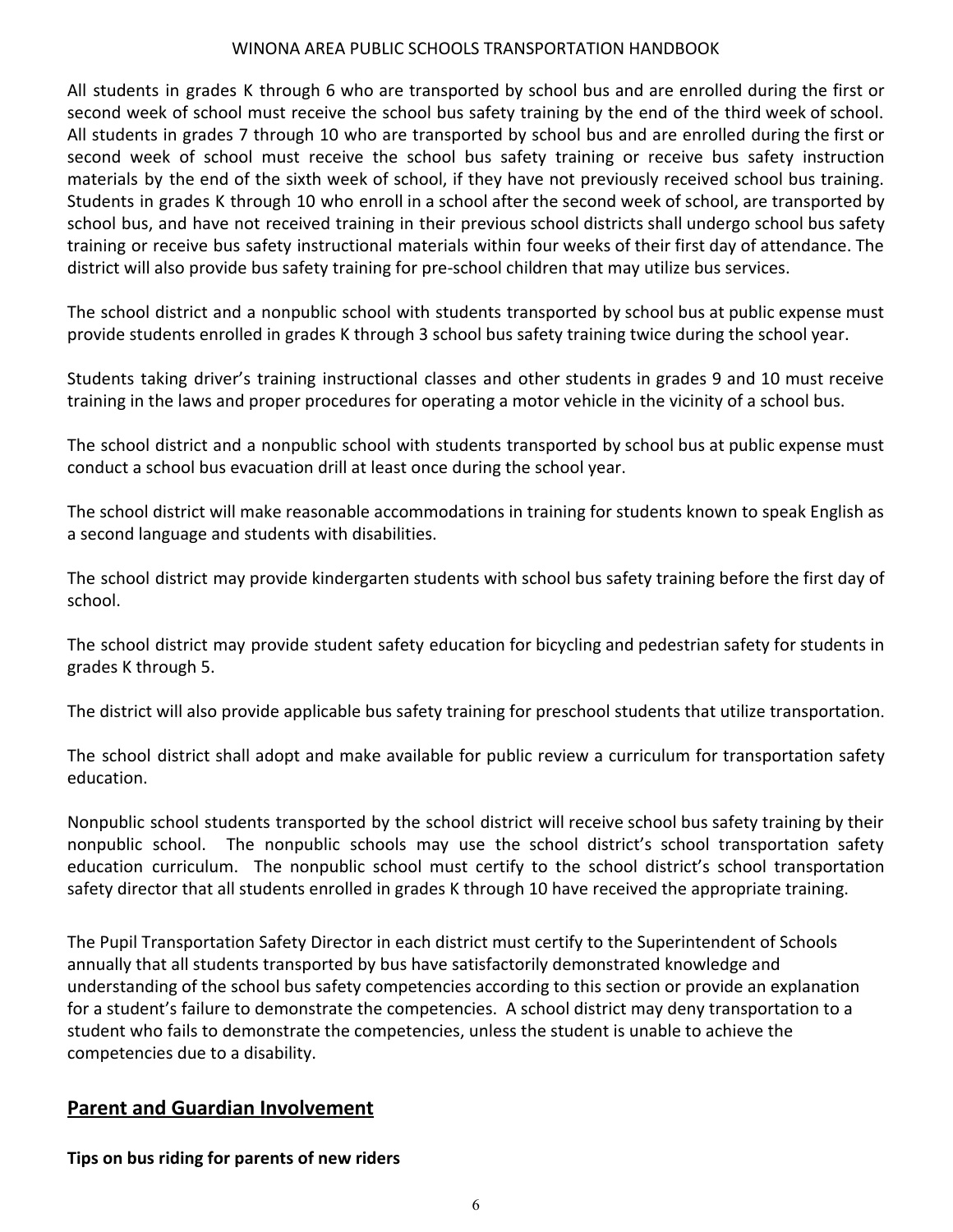In August, the district transportation office will mail transportation schedules to each registered family in the district with estimated pick up and drop off times. It may ease your child's transition if you could walk to the bus stop and/or drive the bus route, before school starts, with your child. The bus may make several stops at different schools before arriving at your child's school. You may wish to instruct your younger children to sit near the front of the bus, if possible.

Some children may make transfers in order to get to their school or to get home from school. Transfers will occur at central locations within the district. Your child may wait at these transfer points until the bus arrives. The bus they take from their school to their transfer point may be a different numbered bus than the bus they ride to school. Write the bus number, parent's name and telephone numbers on a card and put it in their backpack so that school staff can contact the parents if they need to.

Call your child's school to find out if there will be a playground supervisor at the school when your child arrives.

Frequently, parents will follow their child's bus the first few days of school to observe their child transferring to the right bus and/or exiting the bus at the right school. The same holds true when traveling home after school. Your child may not feel comfortable or understand the bus route as easily as an adult. Take the time to go over the bus route with them. This is a good time to emphasize safe ways of boarding and exiting a school bus.

The bus company also suggests that parents have their children ride the bus the first day of school so they are familiar with their bus, pick-up time and drop-off time. Remember that times will vary considerably the first two weeks of school. Thereafter, pick-up and drop-off times are set and children must be at their bus stop at least 5 minutes prior to the scheduled pick-up time.

### **Parent and Guardian Notification**

The school district school bus and bus stop rules will be provided to each family. Parents and guardians are asked to review the rules with their children.

## **Parents/Guardians Responsibilities for Transportation Safety**

Parents/Guardians are responsible to:

- 1. Become familiar with school district rules, policies, regulations, and the principles of school bus safety, and thoroughly review them with their children;
- 2. Support safe riding and walking practices, and recognize that students are responsible for their actions;
- 3. Accept liability for damage done to buses by children under their legal guardianship;
- 4. Provide transportation to and from school for students who have lost riding privileges;
- 5. Communicate safety concerns to their school administrators;
- 6. Monitor bus stops, if possible;
- 7. Have their children to the bus stop five minutes before the bus arrives;
- 8. Provide children with a carrying bag or backpack appropriate for the child's age;
- 9. Provide transportation for students needing to get large object to or from school. Examples are: golf clubs, skis, hockey sticks, skateboards, projects;
- 10. Have their children properly dressed for the weather; and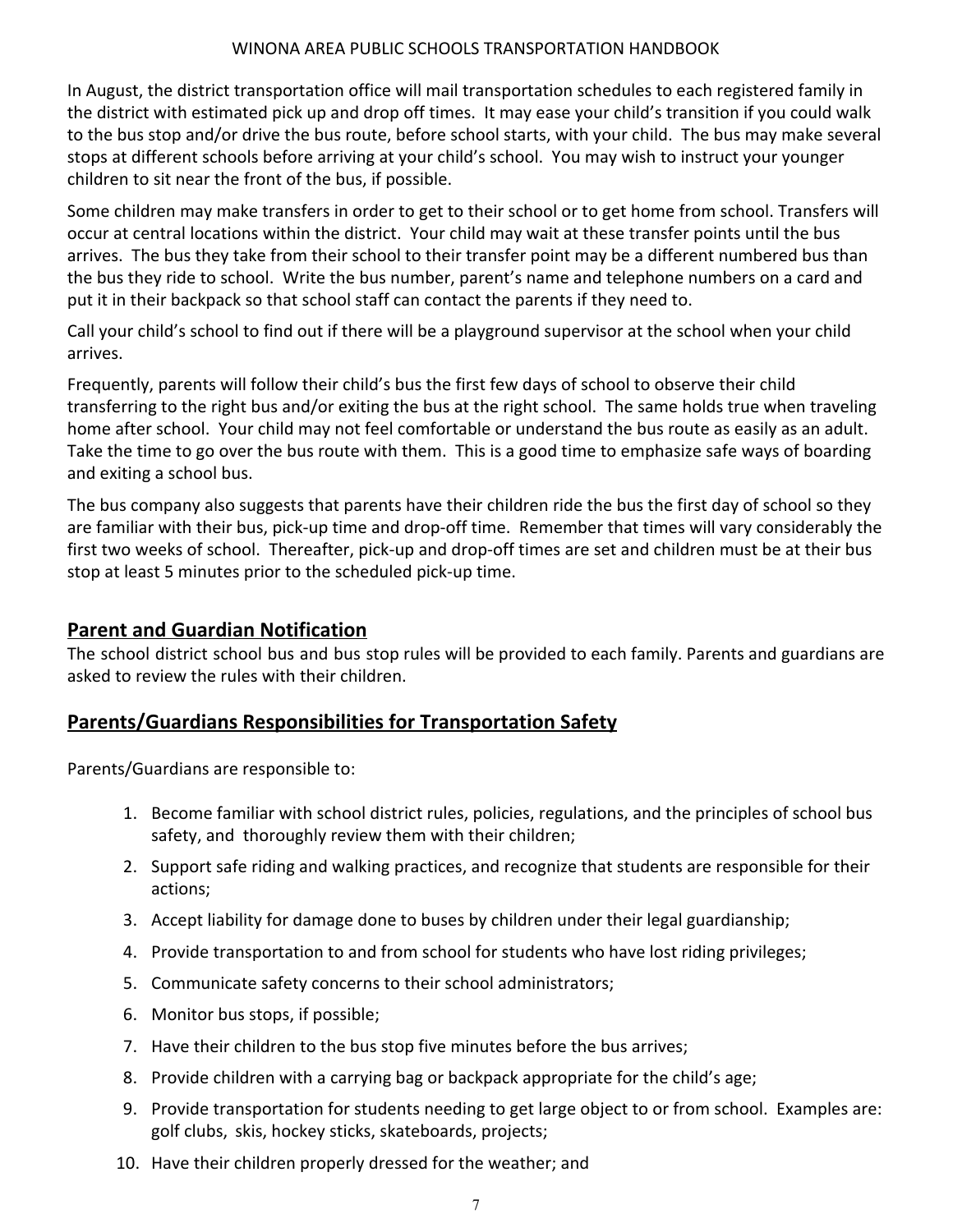- 11. Have a plan in case the bus is late or if there is a late start or early dismissal at school.
- 12. Parents are responsible for the safety of their children up until the time the bus arrives.

# **Transportation of Preschool Students**

Winona Area Public Schools will transport 3 to 5 year old students enrolled in Community Kids Preschool and VPK . As stipulated in MN statue, seatbelts for this age are not required when transported on school buses. Preschool students will be on the regular routes that transport K-4 students and there will not be bus monitors on the buses.

In order to ensure the safety of preschool students transported by bus, the following stipulations are in place:

- Children must wear bus name tags with their name and correct drop off information every day for the entire school year. It is recommended that children wear a bus tag and have a copy of the tag attached to their backpack.
- Preschool children are required to be seated in the front seats of the bus.
- There will not be an extra adult assigned to the bus besides the driver for every trip.
- Preschool children must be met at the bus stop for both pick up and drop off by a designated adult.
- Bus stops will be neighborhood stops and can be located up to 3 blocks from the students home or daycare. Having the stop be viewable from home or daycare is not required.
- Preschool children must be picked up and dropped off at the same location every day.
- The privilege to ride the bus will be jeopardized if the child does not have a designated adult meet them at the bus stop for both pick up and drop off.
- If there is no one at the bus stop, the driver will keep the student aboard and will make second attempt to drop off and will contact dispatch for further instructions.
- Preschool students must live 1 mile or more from the school attendance to be eligible for transportation. Children who are not eligible for transportation and are walking, must be accompanied by an adult.

# **Discipline Procedures**

Consequences for school bus/bus stop misconduct will apply to all regular and late routes and will ultimately be at the discretion of the school administrator. Decisions regarding a student's ability to ride the bus in connection with co-curricular and extracurricular events (for example, field trips or competitions) will be in the sole discretion of the school district. Parents or guardians will be notified of any suspension of bus privileges. Each school year students start with a clean slate. Students are expected to follow the same standards of behavior while riding a bus as when in school or at a school sponsored activity. Consequences for school bus/bus stop misconduct will apply from the time a student arrives at the bus stop prior to boarding the bus until the student leaves the bus stop area after exiting from the bus at the end of a school day or event. Discipline related to school bus behavior is the responsibility of the building principal or other designated administrator, and consequences of school bus misbehavior shall not be imposed by bus drivers or bus operators unless the safe and efficient operation of the bus is compromised. The term "bus stop" includes bus transfer points.

The school must notify parents of any disciplinary action taken against their child, including the nature of the misconduct and the specific consequence imposed, within 24 hours. If bus riding privileges are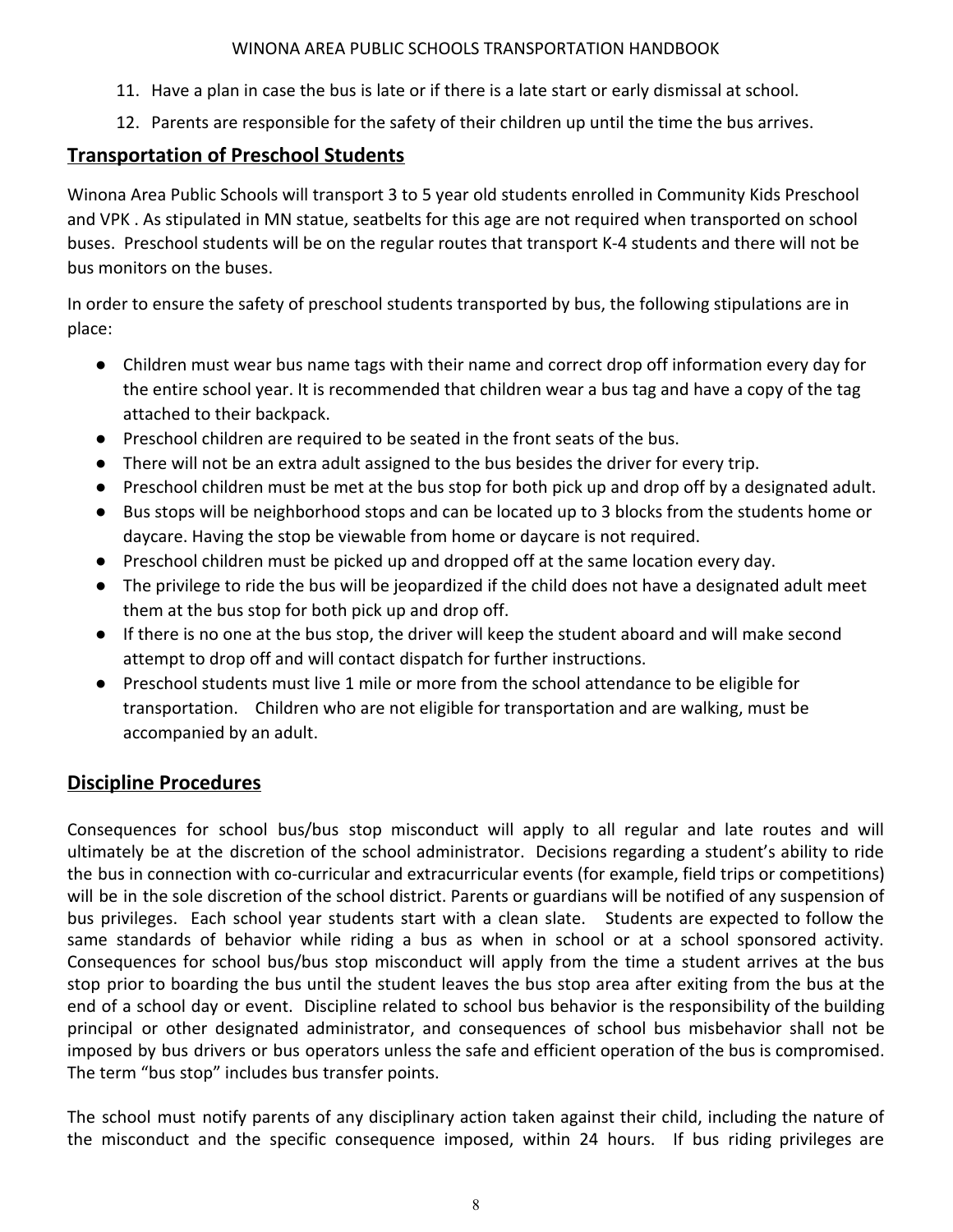suspended, parents must be notified by the school administrator before the student would normally next board the bus. Parents are encouraged to contact their child's school to resolve issues of misconduct.

The following is a list of conduct infractions which are to be reported by the bus driver to the student's school, and the appropriate consequences. This list is not meant to include all possible infractions; other misconduct of similar severity will result in the appropriate disciplinary action. Efforts will be made to follow progressive discipline for each offense. Disciplinary action may be taken without previous warning for major infractions.

### **Infractions Include But Are Not Limited To:**

- Spitting or placing other bodily fluids in contact with other riders or driver
- Standing or leaving seat while the bus is in motion, including changing seats
- Yelling or excessive noise
- Eating or drinking on the bus without permission
- Littering on the bus
- Minor horseplay, pushing, shoving or teasing
- Minor disrespect to a bus driver or any other rider
- Exiting at unauthorized stop
- Similar minor infractions as reported by the bus driver
- Profanity, obscene noises or obscene gestures
- Refusal to comply with the bus drivers instructions
- Unauthorized entrance or exit through the emergency door
- Vandalism of any type to the bus
- Theft
- Fighting or other physical aggression (even if done "in fun")
- Pushing or shoving which causes an individual to lose his/her balance, causing injury or unsafe conditions
- Repeated use of profanity, obscene noises or obscene gestures
- Repeated spitting or placing other bodily fluids in contact with other riders or driver
- Repeated refusal to comply with the bus drivers instructions
- Any comments or actions of a sexual nature against any individual on the bus
- Serious disrespect to a bus driver or any other rider (or repeated minor offenses)
- Extending any part of the body out of a window, even momentarily, while the bus is moving
- Possession of tobacco, alcohol or any prescription drug not in its original container with the type of drug
- Harassment or threats of any kind (physical or verbal) against a driver or another student
- Bringing animals on the bus
- Possession of a weapon
- Possession of a cigarette lighter or other flammable liquid
- Possession of or lighting of matches, candles, fireworks
- Any illegal act as defined by local ordinances, Minnesota Statutes or Federal law
- Any action with intent to cause bodily harm

#### **Consequences of Infractions**

#### **All Students (PreK-12)**

1st Offense: Verbal warning 2nd Offense: